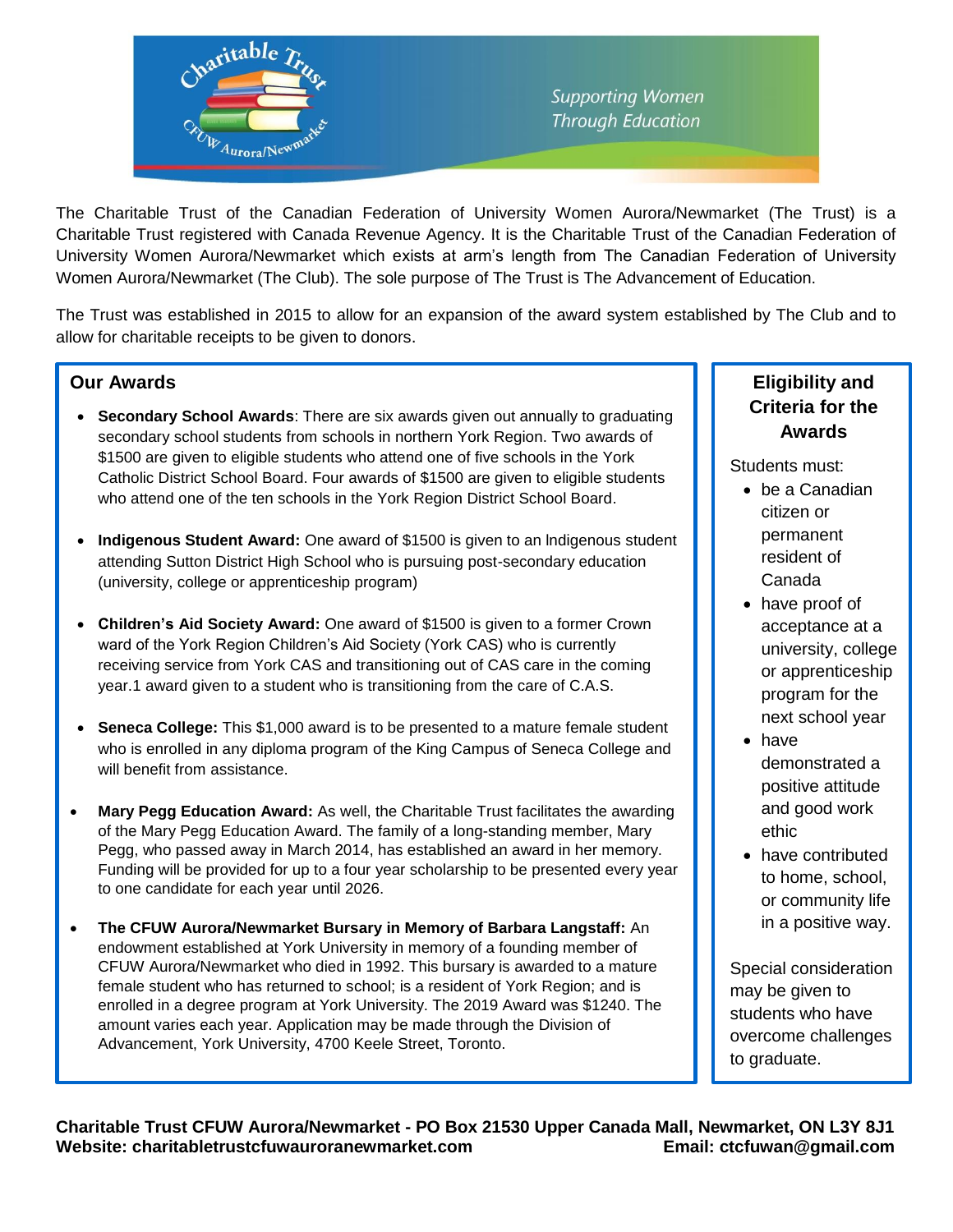## **Disbursement of Awards**

- The funds are to be transferred to the institution upon enrollment at the student's chosen academic institution.
- The Trust must ensure a procedure in place to ensure recipient student is enrolled and attending a post-secondary institution at time of disbursement.

|                                   | Awards Administered by The Charitable Trust of CFUW Aurora/Newmarket Inc. |          |          |
|-----------------------------------|---------------------------------------------------------------------------|----------|----------|
| 2016                              |                                                                           |          |          |
| Seneca College                    |                                                                           | \$1,000  |          |
|                                   |                                                                           |          | \$1,000  |
| 2017                              |                                                                           |          |          |
| <b>York District School Board</b> | 4 scholarships at \$1000 each                                             | \$4,000  |          |
|                                   | <b>Indigenous Student Award</b>                                           | \$1,000  |          |
| <b>York Catholic District SB</b>  | 2 scholarships at \$1000 each                                             | \$2,000  |          |
| <b>Charitable Trust Toronto</b>   |                                                                           | \$1,000  |          |
| 100th Anniv Scholarship           |                                                                           |          |          |
| Seneca College                    |                                                                           | \$1,000  |          |
| <b>York Region CAS Society</b>    |                                                                           | \$1,000  |          |
| Mary Pegg Education Award         |                                                                           | \$2,500  |          |
|                                   |                                                                           |          | \$12,500 |
| 2018                              |                                                                           |          |          |
| <b>York District School Board</b> | 4 scholarships at \$1250 each                                             | \$5,000  |          |
|                                   | <b>Indigenous Student Award</b>                                           | \$1,250  |          |
| <b>York Catholic District SB</b>  | 2 scholarships at \$1250 each                                             | \$2,500  |          |
| Seneca College                    |                                                                           | \$1,000  |          |
| <b>York Region CAS Society</b>    |                                                                           | \$1,250  |          |
| Mary Pegg Education Award         |                                                                           | \$5,000  |          |
|                                   |                                                                           |          | \$16,000 |
| 2019                              |                                                                           |          |          |
| <b>York District School Board</b> | 4 scholarships at \$1250 each                                             | \$5,000  |          |
|                                   | <b>Indigenous Student Award</b>                                           | \$1,250  |          |
| <b>York Catholic District SB</b>  | 3 scholarships at \$1250 each                                             | \$3,750  |          |
| Seneca College                    |                                                                           | \$1,000  |          |
| <b>York Region CAS Society</b>    |                                                                           | \$1,250  |          |
| Mary Pegg Education Award         |                                                                           | \$7,500  |          |
|                                   |                                                                           |          | \$19,750 |
| 2020                              |                                                                           |          |          |
| <b>York District School Board</b> | 4 scholarships at \$1500 each                                             | \$6,000  |          |
|                                   | 2 M. Pegg Discretionary Aw.                                               | \$5,000  |          |
|                                   | Indigenous Student Award                                                  | \$1,500  |          |
| <b>York Catholic District SB</b>  | 2 scholarships at \$1500 each                                             | \$3,000  |          |
| Seneca College                    |                                                                           | \$1,000  |          |
| Rose of Sharon                    | CFUW 100 <sup>th</sup> Ann. Award                                         | \$2,500  |          |
| York Region CAS Society           |                                                                           | \$1,500  |          |
| Mary Pegg Education Award         |                                                                           | \$10,000 |          |
|                                   |                                                                           |          | \$30,500 |

**Charitable Trust CFUW Aurora/Newmarket - PO Box 21530 Upper Canada Mall, Newmarket, ON L3Y 8J1** Website: charitabletrustcfuwauroranewmarket.com **Email: ctcfuwan@gmail.com**